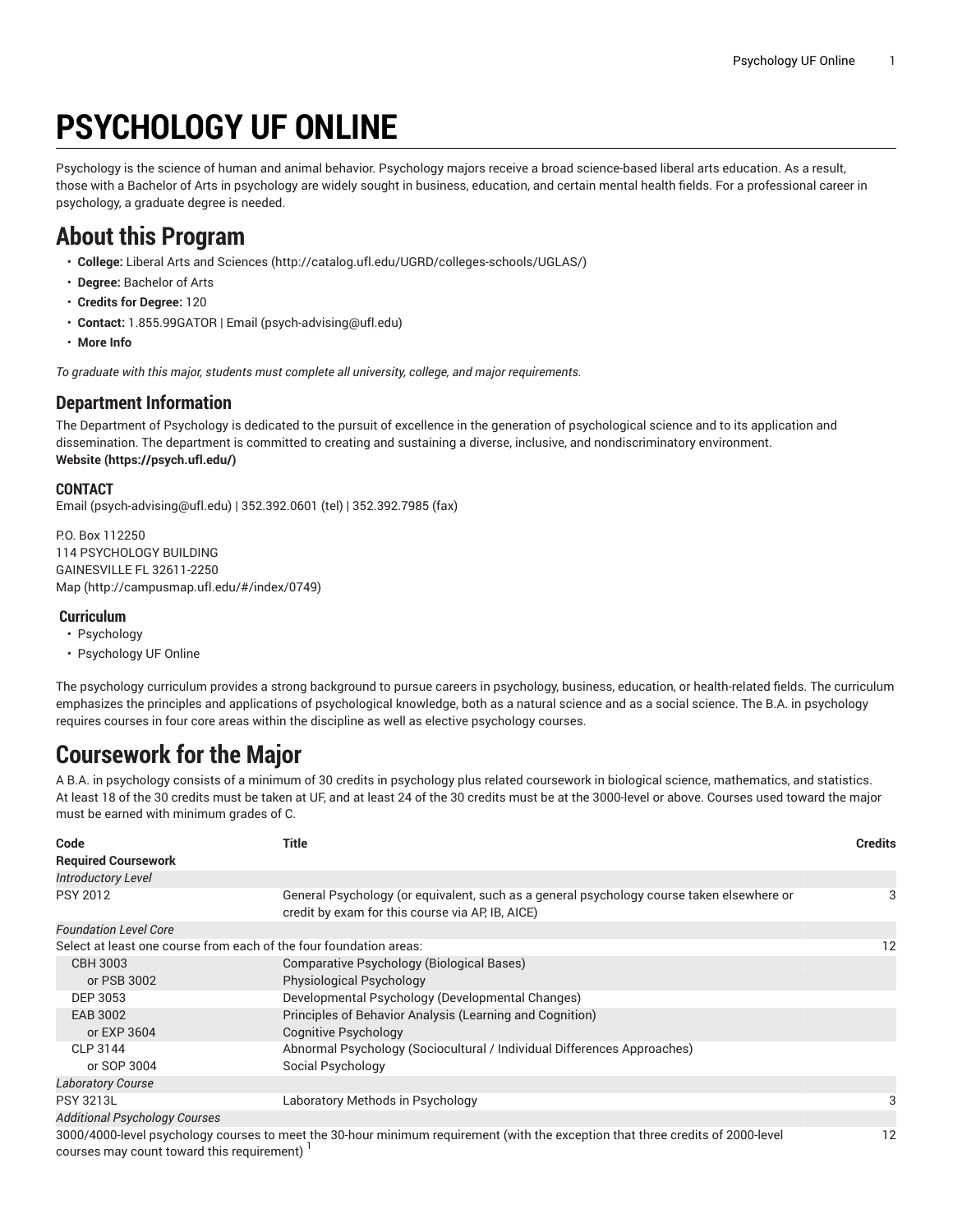| <b>Related Coursework</b>                              |                                                                                                    |           |  |
|--------------------------------------------------------|----------------------------------------------------------------------------------------------------|-----------|--|
| STA 2023                                               | Introduction to Statistics 1 (required; prerequisite for some 4000-level psychology courses)       |           |  |
| Select one to achieve proficiency through precalculus: |                                                                                                    | $4 - 5$   |  |
| MAC 1147                                               | Precalculus Algebra and Trigonometry (or higher course)                                            |           |  |
| MAC 1114                                               | Trigonometry                                                                                       |           |  |
| & MAC 1140                                             | and Precalculus Algebra                                                                            |           |  |
| <b>BSC 2005</b>                                        | <b>Biological Sciences</b>                                                                         | 3         |  |
| <b>Recommended Coursework</b>                          |                                                                                                    |           |  |
|                                                        | Select a maximum of six credits of individual work courses to count toward the major. <sup>2</sup> | $0 - 6$   |  |
| <b>PSY 4911</b>                                        | Undergraduate Research in Psychology                                                               |           |  |
| <b>PSY 4905</b>                                        | Individual Work                                                                                    |           |  |
| <b>PSY 4970</b>                                        | <b>Senior Thesis</b>                                                                               |           |  |
| <b>PSY 4949</b>                                        | Internship in Psychology                                                                           |           |  |
| CLP 3911                                               | Introduction to Clinical Research                                                                  |           |  |
| <b>Total Credits</b>                                   |                                                                                                    | $40 - 47$ |  |

1 In addition, up to six credits of individual work courses will count toward the 30-hour minimum requirement.

2 In addition to regularly scheduled courses, the department offers four individual work courses, three involving research (PSY 4911, PSY 4905, and PSY 4970) and one involving community work (PSY 4949). Students may enroll in these courses by permission of relevant faculty supervisors.

Students who wish to transfer courses in psychology toward the major must see an advisor in the department for approval.

#### **Critical Tracking**

Critical Tracking records each student's progress in courses that are required for entry to each major. Please note the critical-tracking requirements below on a per-semester basis.

#### For degree requirements outside of the major, refer to CLAS Degree Requirements: Structure of a CLAS Degree.

Equivalent critical-tracking courses as determined by the State of Florida Common Course [Prerequisites](http://www.flvc.org/cpp/displayRecord.jsp?cip=420101&track=01) ([http://www.flvc.org/cpp/displayRecord.jsp?](http://www.flvc.org/cpp/displayRecord.jsp?cip=420101&track=01) [cip=420101&track=01\)](http://www.flvc.org/cpp/displayRecord.jsp?cip=420101&track=01) may be used for transfer students.

The following critical-tracking courses are required:

- BSC 2005
- MAC 1147 or MAC 1140 and MAC 1114
- PSY 2012
- PSY 3213L
- STA 2023

### **Semester 1**

- Complete MAC 1140 or MAC 1147
- 2.2 UF GPA required

### **Semester 2**

- Complete PSY 2012; if MAC 1140 is taken in semester one, MAC 1114 must be taken semester two
- 2.3 UF GPA required

### **Semester 3**

- 2.4 UF GPA required
- Complete 2 critical-tracking courses from BSC 2005, STA 2023 or PSY 3213L with a 2.5 critical-tracking GPA

Students should take PSY 3213L in semester 3 or 4 before taking any additional 3000-level or above psychology courses.

### **Semester 4**

- Complete BSC 2005 and STA 2023 (if not previously taken) with a 2.5 critical-tracking GPA
- 2.5 UF GPA required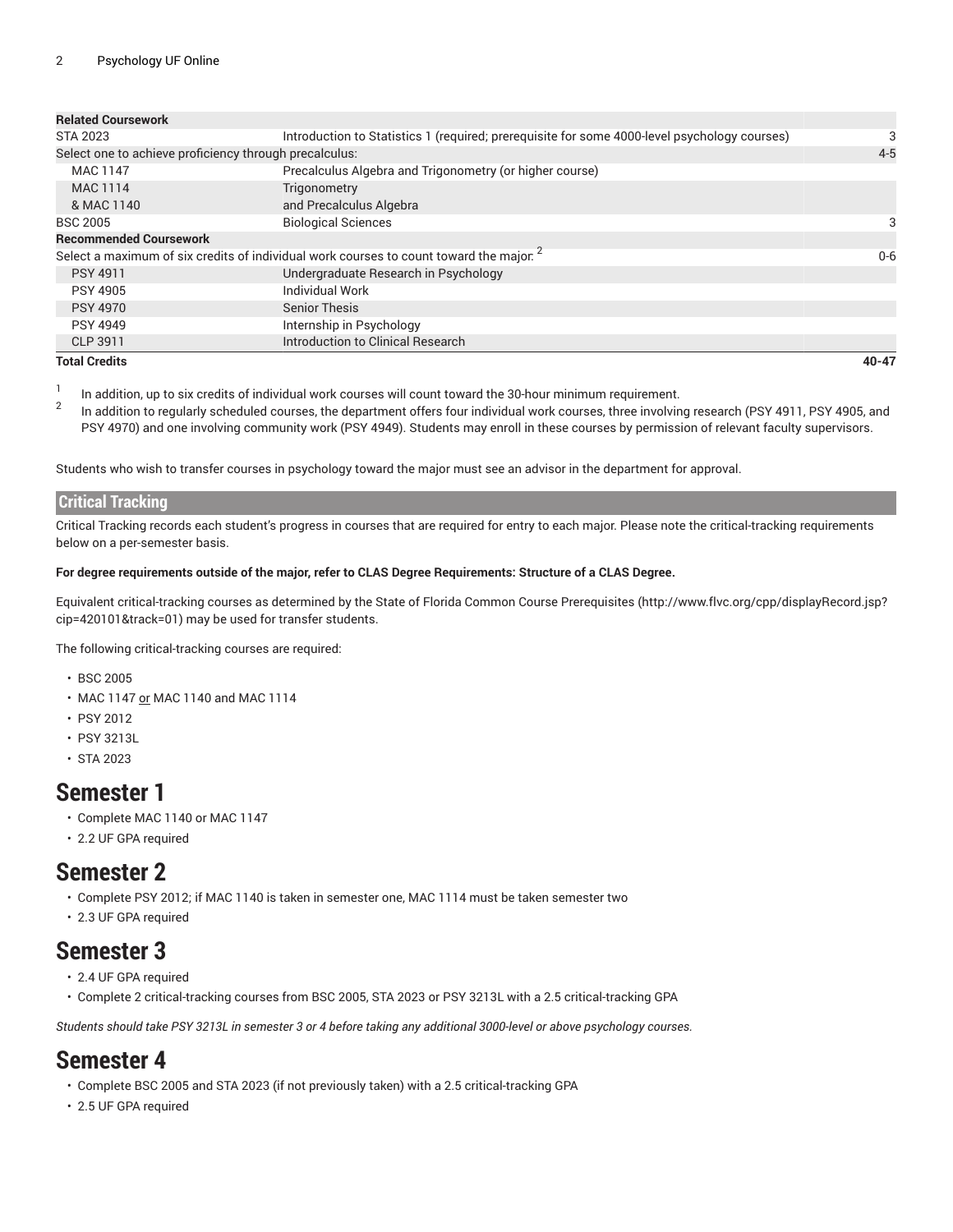### **Semester 5**

- Complete PSY 3213L (if not previously taken) with 2.5 critical-tracking GPA
- 2.5 UF GPA required

### **Semester 6**

• Complete 2 of the remaining PSY 3XXX/4XXX required courses

### **Semester 7**

• Complete 2 of the remaining PSY 3XXX/4XXX required courses

### **Semester 8**

• Complete all remaining PSY 3XXX/4XXX required courses

#### **Model Semester Plan**

Students are expected to complete the writing requirement while in the process of taking the courses below. Students are also expected to complete the general education international (GE-N) and diversity (GE-D) requirements concurrently with another general education requirement (typically, GE-C, H, or S).

To remain on track, students must complete the appropriate critical-tracking courses, which appear in bold. These courses must be completed by the terms as listed above in the Critical Tracking criteria.

This semester plan represents an example progression through the major. Actual courses and course order may be different depending on the student's *academic record and scheduling availability of courses. Prerequisites still apply.*

| <b>Title</b><br><b>Course</b>                                                         |                                                                                                                  |    |
|---------------------------------------------------------------------------------------|------------------------------------------------------------------------------------------------------------------|----|
| <b>Semester One</b>                                                                   |                                                                                                                  |    |
| Quest 1 (Gen Ed Humanities)                                                           |                                                                                                                  | 3  |
| <b>MAC 1147</b>                                                                       | Precalculus Algebra and Trigonometry (Critical Tracking; State Core Gen Ed Mathematics)                          | 4  |
| <b>Gen Ed Physical Sciences</b>                                                       |                                                                                                                  | 3  |
| Foreign language                                                                      |                                                                                                                  |    |
|                                                                                       | <b>Credits</b>                                                                                                   | 15 |
| <b>Semester Two</b>                                                                   |                                                                                                                  |    |
| <b>PSY 2012</b>                                                                       | General Psychology (Critical Tracking; State Core Gen Ed Social and Behavioral Sciences)                         | 3  |
| State Core Gen Ed Composition (Writing Requirement)                                   |                                                                                                                  | 3  |
|                                                                                       | State Core Gen Ed Humanities (http://catalog.ufl.edu/UGRD/academic-programs/general-education/#genedcoursestext) | 3  |
| Foreign language                                                                      |                                                                                                                  | 5  |
|                                                                                       | <b>Credits</b>                                                                                                   | 14 |
| <b>Semester Three</b>                                                                 |                                                                                                                  |    |
| <b>BSC 2005</b>                                                                       | Biological Sciences (Critical Tracking; State Core Gen Ed Biological Sciences)                                   | 3  |
| <b>PSY 3213L</b>                                                                      | Laboratory Methods in Psychology (Critical Tracking)                                                             | 3  |
| <b>Gen Ed Humanities</b>                                                              |                                                                                                                  | 3  |
| Electives                                                                             |                                                                                                                  | 6  |
|                                                                                       | <b>Credits</b>                                                                                                   | 15 |
| <b>Semester Four</b>                                                                  |                                                                                                                  |    |
|                                                                                       | Quest 2 Course (Gen Ed Biological or Physical Sciences OR Gen Ed Social and Behavioral Sciences)                 | 3  |
| <b>STA 2023</b>                                                                       | Introduction to Statistics 1 (Critical Tracking; Gen Ed Mathematics)                                             | 3  |
| Foundation-level psychology course                                                    |                                                                                                                  | 3  |
|                                                                                       | Foundation-level psychology course (Gen Ed Social and Behavioral Sciences; area not taken in Semester 2 or 3)    | 3  |
|                                                                                       | Elective (or Gen Ed Physical Science if Quest 2 course is not Physical Science)                                  | 3  |
|                                                                                       | <b>Credits</b>                                                                                                   | 15 |
| <b>Semester Five</b>                                                                  |                                                                                                                  |    |
| Gen Ed Composition (Writing Requirement)                                              |                                                                                                                  | 3  |
| Foundation-level psychology course (Gen Ed Biological Sciences)                       |                                                                                                                  | 3  |
| Select one foundation-level psychology course (Gen Ed Social and Behavioral Sciences) |                                                                                                                  | 3  |
| Elective (3000 level or above, not in major)                                          |                                                                                                                  |    |
| Elective                                                                              |                                                                                                                  | 3  |
|                                                                                       | <b>Credits</b>                                                                                                   | 15 |
| <b>Semester Six</b>                                                                   |                                                                                                                  |    |
| Psychology courses (Critical Tracking; 3000 level or above)                           |                                                                                                                  |    |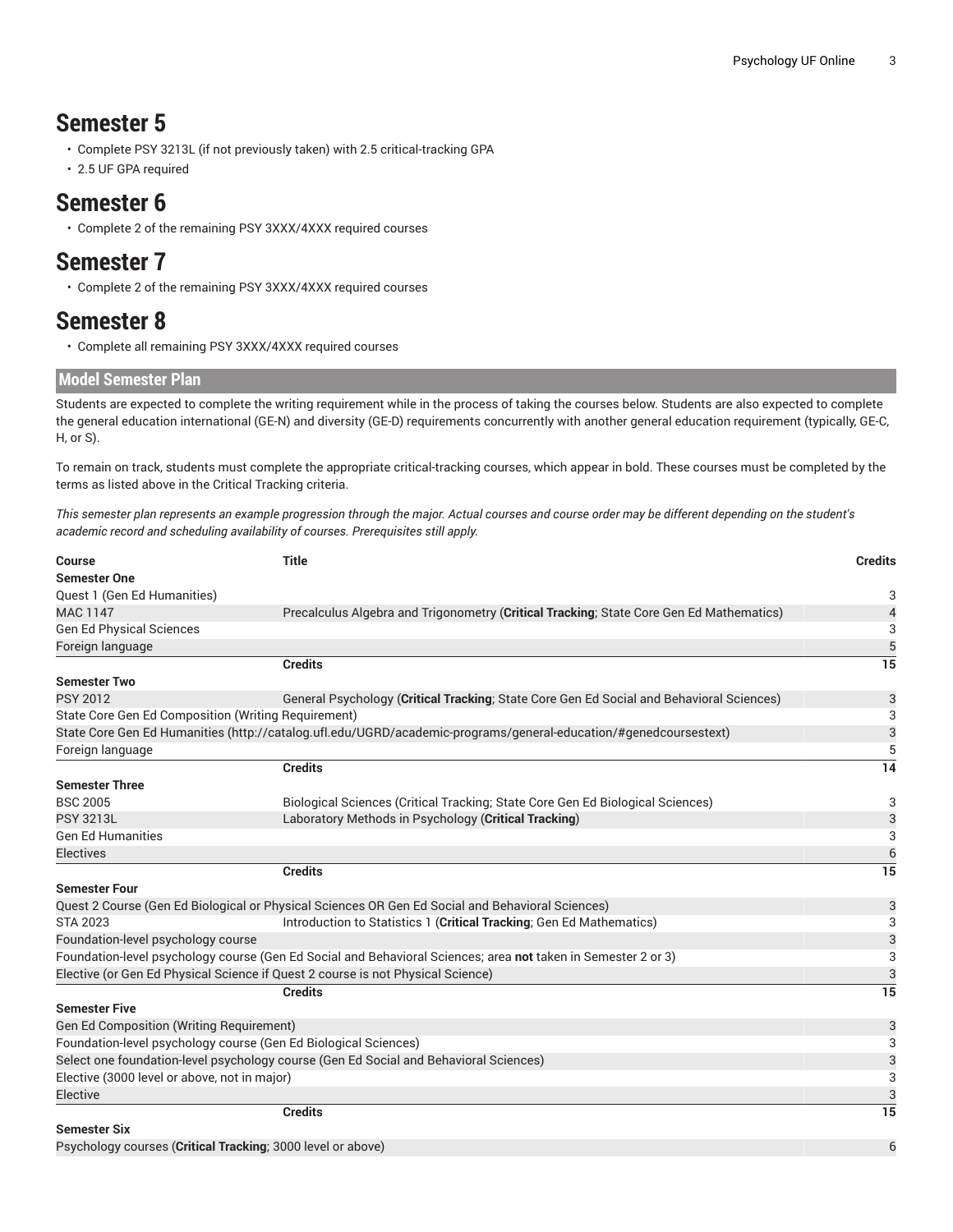| Electives (3000 level or above, not in major)              | 9   |
|------------------------------------------------------------|-----|
| <b>Credits</b>                                             | 15  |
| <b>Semester Seven</b>                                      |     |
| Psychology course (Critical Tracking; 3000 level or above) | 3   |
| Elective (3000 level or above, not in major)               | 3   |
| Electives                                                  | 9   |
| <b>Credits</b>                                             | 15  |
| <b>Semester Eight</b>                                      |     |
| Psychology course (Critical Tracking; 3000 level or above) | 3   |
| Elective (3000 level or above, not in major)               | 3   |
| Electives                                                  | 10  |
| <b>Credits</b>                                             | 16  |
| <b>Total Credits</b>                                       | 120 |

#### **Academic Learning Compact**

The Bachelor of Arts in psychology enables students to achieve a high level of proficiency in the science of psychology, including the core natural and social science areas of psychology. Laboratory courses emphasize students' understanding of the design, analysis and critical interpretation of psychological research. Students will also refine their core knowledge and understanding of psychological research with advanced coursework in statistics, biology and mathematics.

### **Before Graduating Students Must**

- Demonstrate satisfactory (minimum grade of C) performance on exams, papers and other coursework for six credits in core psychology natural sciences (course prefixes CBH, EAB, EXP and PSB), six credits of core psychology social sciences (course prefixes CLP, DEP, SOP and PPE) and three or four credits of psychological research methodology, design and analysis, as graded by department rubric.
- Complete requirements for the baccalaureate degree, as determined by faculty.

### **Students in the Major Will Learn to**

### **Student Learning Outcomes (SLOs)**

#### **Content**

- 1. Critical knowledge of basic and applied aspects of core natural science areas within psychology as well as core social science areas within psychology.
- 2. Knowledge of the design, analysis and interpretation of psychological research.

#### **Critical Thinking**

3. Review, interpret and analyze the literature in psychological science.

#### **Communication**

4. Clearly and effectively present ideas in speech and in writing that contribute to the dissemination of advances in research in psychological science.

#### **Curriculum Map**

All courses available to students are listed in the table; however, students choose six credits in core psychology natural sciences, six credits of core psychology social sciences and three-to-four credits in psychological research methodology, design and analysis.

| <b>Courses</b>  | SLO <sub>1</sub> | SLO <sub>2</sub> | SLO <sub>3</sub> | SLO <sub>4</sub> |
|-----------------|------------------|------------------|------------------|------------------|
| DEP 4115        | R                |                  |                  |                  |
| DEP 4163        | R                |                  |                  |                  |
| DEP 4305        | $\mathsf{R}$     |                  |                  |                  |
| <b>DEP 4464</b> | $\mathsf{R}$     |                  |                  |                  |
| DEP 4930        | $\mathsf{R}$     |                  |                  |                  |
| EAB 4184        | $\mathsf{R}$     |                  |                  |                  |
| EAB 4704        | R                |                  |                  |                  |
| <b>EXP 4504</b> | R                |                  |                  |                  |
| PCO 3320        | $\mathsf{R}$     |                  |                  |                  |

*I = Introduced; R = Reinforced; A = Assessed*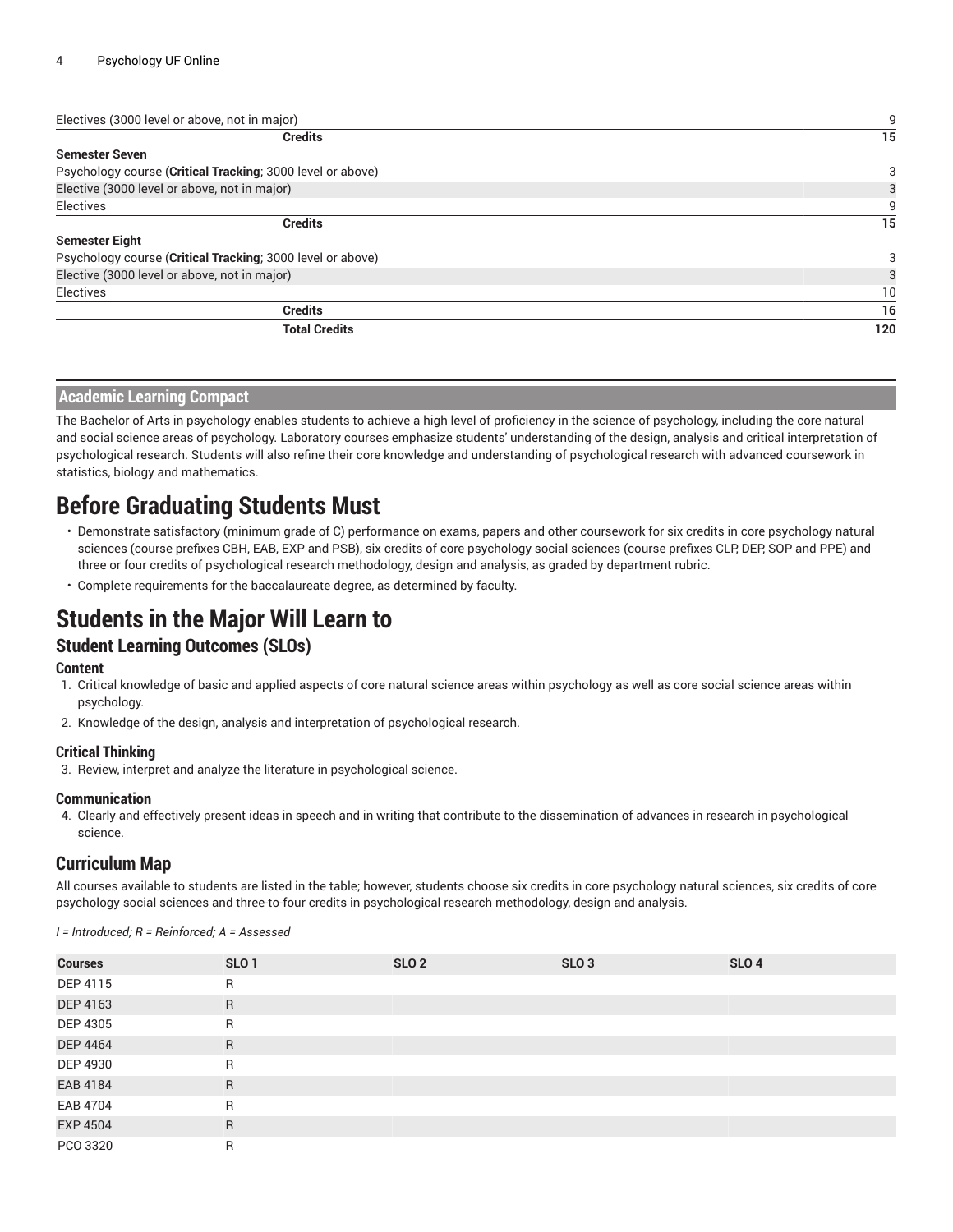| PCO 4104                                               | R         |           |           |           |
|--------------------------------------------------------|-----------|-----------|-----------|-----------|
| PCO 4272                                               | ${\sf R}$ |           |           |           |
| PCO 4930                                               | R         |           |           |           |
| PSB 3842                                               | $\sf R$   |           |           |           |
| <b>PSB 4240</b>                                        | ${\sf R}$ |           |           |           |
| PSB 4342                                               | R         |           |           |           |
| PSB 4434                                               | $\sf R$   |           |           |           |
| PSB 4504                                               | R         |           |           |           |
| <b>PSB 4654</b>                                        | R         |           |           |           |
| PSB 4810                                               | ${\sf R}$ |           |           |           |
| <b>PSB 4823</b>                                        | ${\sf R}$ |           |           |           |
| PSB 4934                                               | R         |           |           |           |
| <b>PSY 4604</b>                                        | $\sf R$   | ${\sf R}$ | ${\sf R}$ |           |
| PSY 4930                                               | ${\sf R}$ |           |           |           |
| SOP 3842                                               | R         |           |           |           |
| SOP 4444                                               | $\sf R$   |           |           |           |
| SOP 4504                                               | ${\sf R}$ |           |           |           |
| SOP 4704                                               | R         |           |           |           |
| <b>STA 3024</b>                                        |           | I, R      |           |           |
| <b>Natural Sciences</b>                                |           |           |           |           |
| CBH 3003                                               | I, R, A   |           |           |           |
| EAB 3002                                               | I, R, A   |           |           |           |
| EAB 3764                                               | I, R, A   |           |           |           |
| EXP 3104                                               | I, R, A   |           |           |           |
| <b>EXP 3604</b>                                        | I, R, A   |           |           |           |
| PSB 3002                                               | I, R, A   |           |           |           |
| PSB 3340                                               | I, R, A   |           |           |           |
| <b>Social Sciences</b>                                 |           |           |           |           |
| CLP 3144                                               | I, R, A   |           |           |           |
| DEP 3053                                               | I, R, A   |           |           |           |
| PPE 3003                                               | I, R, A   |           |           |           |
| SOP 3004                                               | I, R, A   |           |           |           |
| Laboratories                                           |           |           |           |           |
| <b>DEP 4704C</b>                                       |           | I, R, A   | I, R, A   | I, R, A   |
| <b>EAB 4022C</b>                                       |           | I, R, A   | I, R, A   | I, R, A   |
| EAB 4714C                                              |           | l, R, A   | l, R, A   | I, R, A   |
| <b>EXP 4174C</b>                                       |           | l, R, A   | l, R, A   | I, R, A   |
| <b>EXP 4934C</b>                                       |           | I, R, A   | l, R, A   | l, R, A   |
| <b>PPE 4324C</b>                                       |           | l, R, A   | l, R, A   | l, R, A   |
| PSY 3213L                                              |           | I, R, A   | l, R, A   | l, R, A   |
| SOP 4214C                                              |           | l, R, A   | l, R, A   | l, R, A   |
| Individual work in research,<br>teaching, or community |           |           |           |           |
| service                                                |           |           |           |           |
| PSY 3912                                               |           | ${\sf R}$ | $\sf R$   | ${\sf R}$ |
| PSY 4905                                               | ${\sf R}$ |           |           |           |
| <b>PSY 4940</b>                                        | ${\sf R}$ |           |           |           |
| PSY 4949                                               | R         |           |           |           |
| PSY 4970                                               |           | ${\sf R}$ | ${\sf R}$ | ${\sf R}$ |